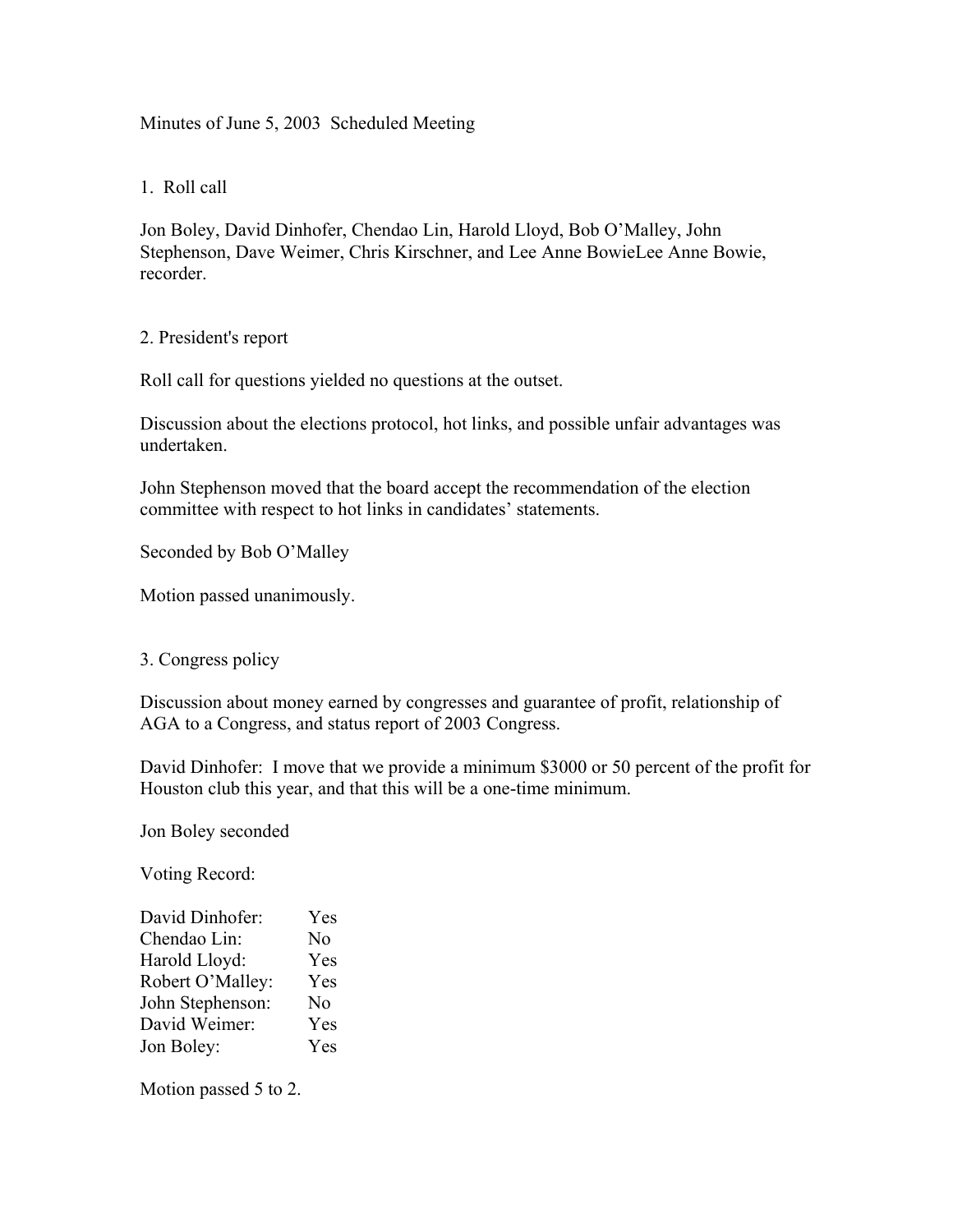4. Vote on release of funds for 2003 Pro Competition

Discussion of value of tournament, cost, format, time held, and participants responding.

Dave Weimer moved that the board allocate \$12,000 and leave expenditure up to the President.

Jon Boley seconded.

Jon Boley Amendment: Jon Boley moved that we release \$7,000 now, and the President can come back and ask for supplement if it costs more.

Weimer accepted as friendly amendment.

David Dinhofer Amendment: There will be a referee present at each board.

Weimer accepted as friendly amendment

Amended Motion: Jeff Shaevel should go forward to organize the Pro Tournament with a budget of \$7,000 and with a structure such that a referee will be present at each board.

| Voting Record:   |                |
|------------------|----------------|
| John Stephenson: | N <sub>0</sub> |
| Jon Boley:       | Yes            |
| David Dinhofer:  | Yes            |
| Chendao Lin:     | N <sub>0</sub> |
| Harold Lloyd:    | Yes            |
| Robert O'Malley: | Yes            |
| Dave Weimer:     | Yes            |

Motion Passes 5 to 2

5. Review and approval of Assembly Agenda

Discussion that only the agenda is being approved, that the board should make recommendations supporting or opposing particular motions during the next meeting.

Dave Weimer moved that the board accept President's Assembly agenda with the caveat that the motions made by individuals be in the original words unless the they agree to new wording.

Both Harold Lloyd and John Stephenson seconded.